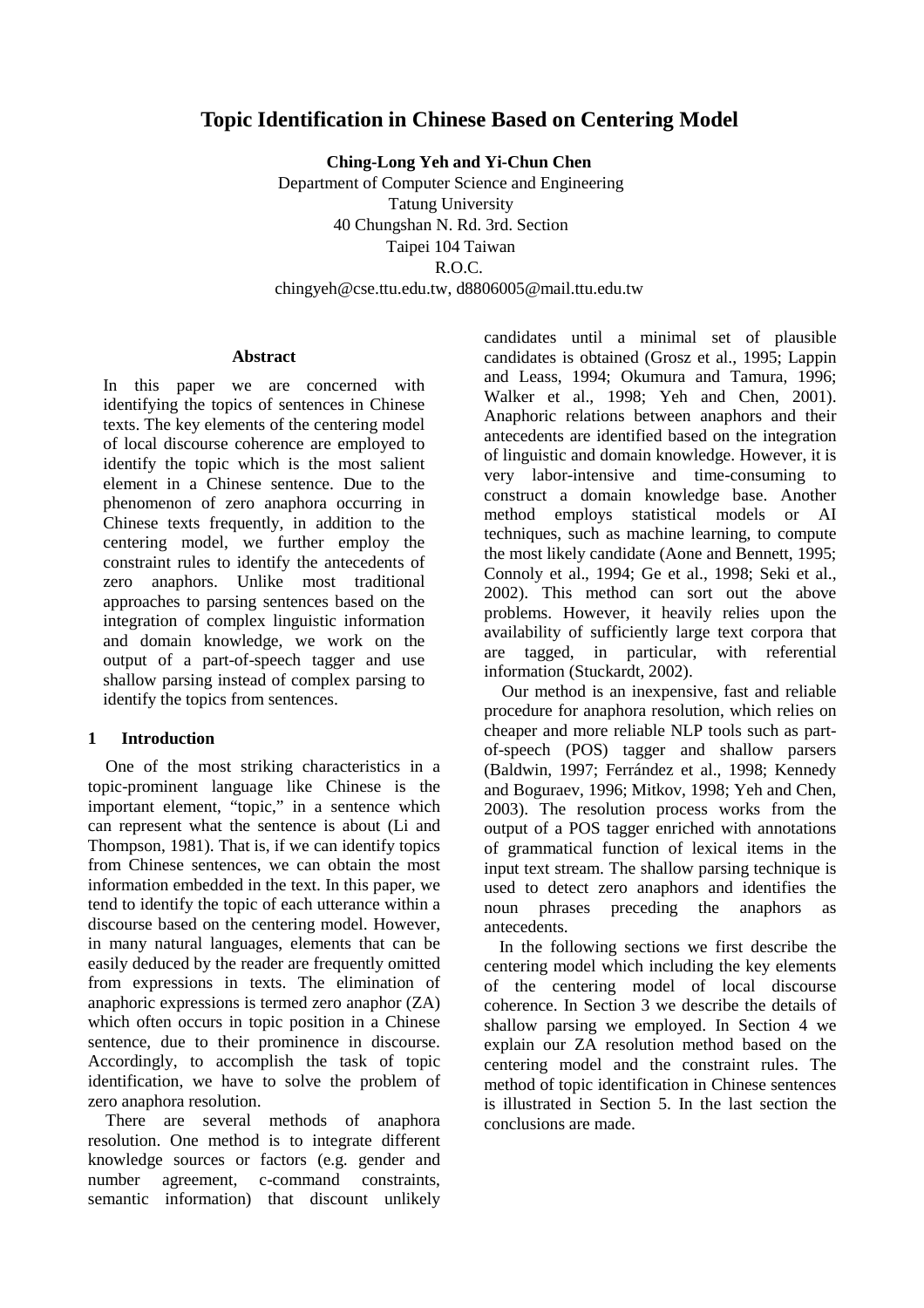#### **2 Centering Model**

In the centering theory (Grosz and Sidner, 1986; Grosz *et al*, 1995; Walker *et al.*, 1994; Strube and Hahn, 1996), the 'attentional state' was identified as a basic component of discourse structure that consisted of two levels of focusing: global and local. For Grosz and Sidner, the centering theory provided a model for monitoring local focus and yielded the centering model which was designed to account for the difference in the perceived coherence of discourses. In the centering model, each utterance *U* in a discourse segment has two structures associated with it, called forwardlooking centers,  $C_f(U)$ , and backward-looking center,  $C_b(U)$ . The forward-looking centers of  $U_n$ ,  $C_f(U_n)$ , depend only on the expressions that constitute that utterance. They are not constrained by features of any previous utterance in the discourse segment (DS), and the elements of  $C_f(U_n)$ are partially ordered to reflect relative prominence in *Un*. Grosz *et al*., in their paper (Grosz *et al*, 1995), assume that grammatical roles are the major determinant for ranking the forward-looking centers, with the order "*Subject* > *Object(s)* > *Others*". The superlative element of  $C_f(U_n)$  may become the  $C_b$  of the following utterance,  $C_b(U_{n+1})$ .

In addition to the structures for centers,  $C<sub>b</sub>$ , and *Cf*, the centering model specifies a set of constraints and rules (Grosz *et al*, 1995; Walker *et al.* 1994).

#### **Constraints**

For each utterance  $U_i$  in a discourse segment consisting of utterances *U1*, …, *Um*:

- 1.  $U_i$  has exactly one  $C_h$ .
- 2. Every element of  $C_f(U_i)$  must be realized in  $U_i$ .
- 3. Ranking of elements in  $C_f(U_i)$  guides determination of  $C_b(U_{i+1})$ .
- 4. The choice of  $C_b(U_i)$  is from  $C_f(U_{i-1})$ , and can not be from  $C_f(U_{i-2})$  or other prior sets of  $C_f$ .

Backward-looking centers, C<sub>b</sub>s, are often omitted or pronominalized and discourses that continue centering the same entity are more coherent than those that shift from one center to another. This means that some transitions are preferred over others. These observations are encapsulated in two rules:

#### **Rules**

For each utterance  $U_i$  in a discourse segment consisting of utterances  $U_1, \ldots, U_m$ .

- I. If any element of  $C_f(U_i)$  is realized by a pronoun in  $U_{i+1}$  then the  $C_b(U_{i+1})$  must be realized by a pronoun also.
- II. Sequences of continuation are preferred over sequence of retaining; and sequences of

retaining are to be preferred over sequences of shifting.

Rule I represents one function of pronominal reference: the use of a pronoun to realize the  $C_b$ signals the hearer that the speaker is continuing to talk about the same thing. Psychological research and cross-linguistic research have validated that the  $C_b$  is preferentially realized by a pronoun in English and by equivalent forms (i.e. zero anaphora) in other languages (Grosz *et al*, 1995).

Rule II reflect the intuition that continuation of the center and the use of retentions when possible to produce smooth transitions to a new center provide a basis for local coherence.

For example in (1), the subjects of the utterance (1b) and (1d) are eliminated, and their antecedents are identified as the subjects of the preceding utterances  $(1a)$  and  $(1c)$  respectively<sup>1</sup> according to the centering model.

- (1) a. 電子股<sup>,</sup> 受 美國高科技股 重挫 影響,
	- Electronics stock<sup>i</sup> receive USA high-tech stock heavy-fall affect Electronics stocks*<sup>i</sup>* were affected by hightech stocks fallen heavily in America.
	- $b. \phi^{i}$ 持續下跌。 (Electronics stocks)*<sup>i</sup>* continue fall (Electronics stocks) $<sup>i</sup>$  continued falling down.</sup> c. 證券股<sup>;</sup>也有相對回應,

Securities stocks*<sup>j</sup>* also have relative respondence

Securities stocks<sup>*j*</sup> also had respondence.

d.  $\phi^{j}$ 陸續下殺至跌停。 (Securities stocks)<sup> $j$ </sup> continue fall by close. (Securities stocks)<sup> $j$ </sup> fell by close one after another.

### **3 Shallow Parsing**

 $\overline{a}$ 

股 ture state at the state at the state at the state at the state at the state at the state at the state at the state at the state at the state at the state at the state at the state at the state at the state at the state The stock' receive 1<br>inics stock' receive 1<br>eavy-fall affect<br>mics stocks' were aff<br>cks fallen heavily in  $\overline{f}$ <br>mics stocks' were aff<br>cks fallen heavily in  $\overline{f}$ <br>mics stocks' continue<br>the stocks' also had rese<br>es sto the star as a star and star and star and star and star and star and star and star and star and star and Roth, 2 and star and Roth, 2 and star and Roth, 2 and star and for the star and for the star and for the star and for Formal contract the interest of the internal controller and  $\hat{p}$  internal contract of  $\hat{p}$  internal contrines stock  $\hat{p}$  interact currities stock  $\hat{p}$  interact currities stock  $\hat{p}$  interact currities stock 證券股<sup>j</sup><br>courit responds courit<br>(Securit of the courid another<br>hallow I llow (o ensive, f full symalle b phrase<br>v, 1999)<br>ided as f 蓮瓜為<br>I lualien b 花蓮 I<br>lualien b 花蓮<br>lualien b 花蓮<br>e use a  $\phi$ <br>pt *a* is the cript *b* is the the state of the stocks<sup>*j*</sup> also<br>ence<br>es stocks<sup>*j*</sup> also had i<br> $\top \mathcal{X} \not\equiv \mathcal{B} \mathcal{A} \not\equiv \mathcal{B} \mathcal{A} \not\equiv \mathcal{B} \mathcal{A} \not\equiv \mathcal{B} \mathcal{A} \not\equiv \mathcal{B} \mathcal{A} \not\equiv \mathcal{B} \mathcal{A} \not\equiv \mathcal{B} \mathcal{A} \mathcal{A}$ <br>**'arsing**<br>cannotatic analys the divergence of the set of the set of the set of the set of the set of the set of the set of the set of the set of the set of the set of the set of the set of the set of the set of the set of the set of the set of the s Shallow (or partial) parsing which is an inexpensive, fast and reliable method does not deliver full syntactic analysis but is limited to parsing smaller constituents such as noun phrases or verb phrases (Abney, 1996; Li and Roth, 2001; Mitkov, 1999). For example, the sentence (2) can be divided as follows:

(2) 花蓮成為 熱門的旅遊地點。

Hualien became the popular tourist attraction.

→ [NP 花蓮 ] [VP 成為 ] [NP 熱門 的 旅遊 地點]

subscript *a* is the index of the zero anaphor itself and the ! "# \$% & '( )\* **i**  $\frac{1}{2}$  [VP 成爲 ] [NP 熱門 的 旅遊 地點]<br> **a**  $\phi_a^b$  to denote a zero anaphor, where the s the index of the zero anaphor itself and the *b* is the index of the referent. A single  $\phi$  script represents an intrasentential <sup>1</sup> We use a  $\phi_a^b$  to denote a zero anaphor, where the superscript *b* is the index of the referent. A single  $\phi$ without any script represents an intrasentential zero anaphor. Also note that a superscript attached to an NP is used to represent the index of the referent.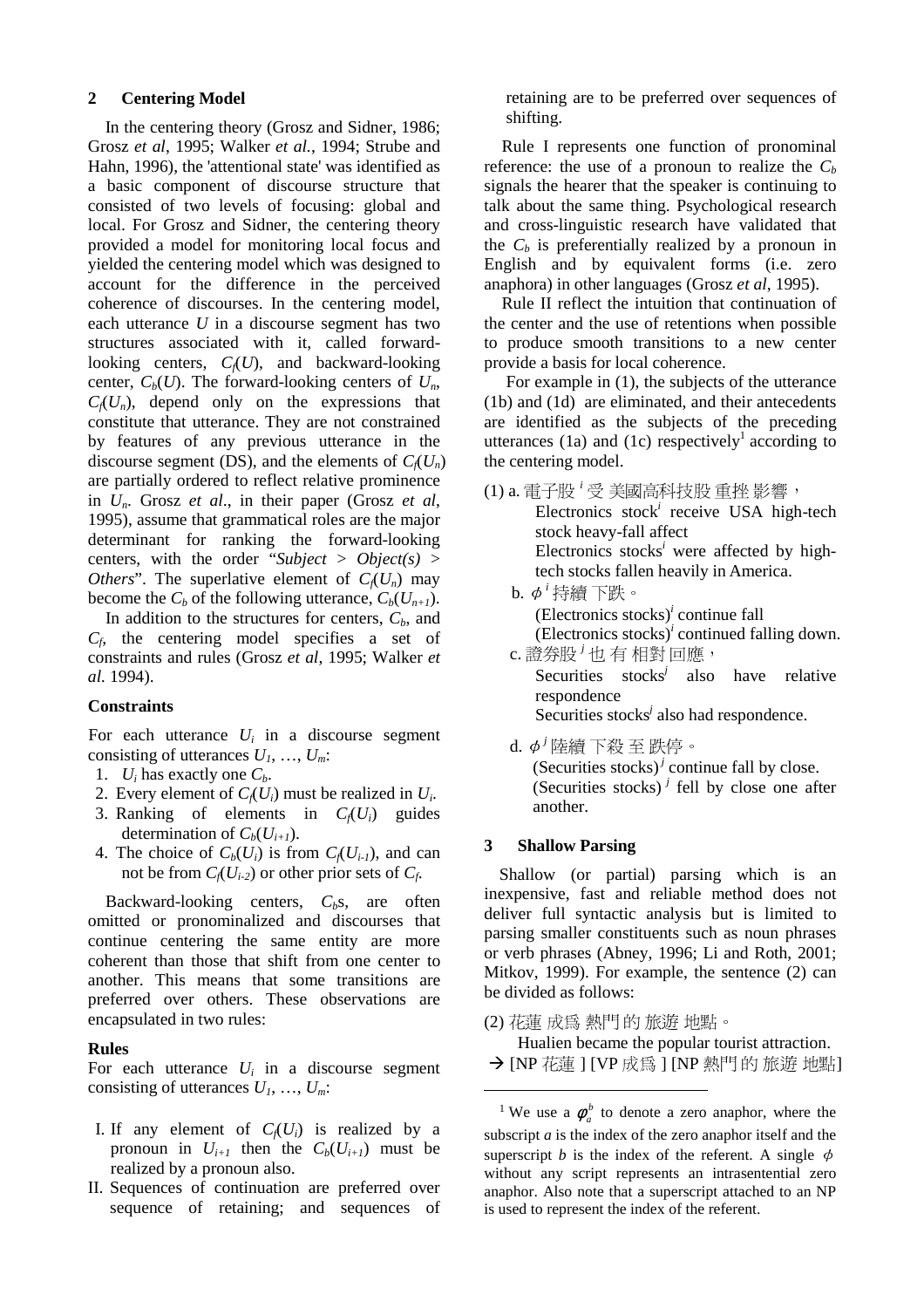[NP Hualien] [VP became] [NP the popular tourist attraction]

Given a Chinese sentence, our method of shallow parsing is divided into the following steps: First the sentence is divided into a sequence of POS-tagged words by employing a segmentation program, AUTOTAG, which is a POS tagger developed by CKIP, Academia Sinica (CKIP, 1999). Second the sequence of words is parsed into smaller constituents such as noun phrases and verb phrases with phrase-level parsing. Each phrase is represented as a word list. Then the sequence of word lists is transformed into *triples*, [*S,P,O*]. For example in  $(3)$ ,  $(3b)$  is the output of sentence  $(3a)$ produced by AUTOTAG, and (3c) is the *triple* representation.

- (3) a. [花蓮(Nc) 成為(VG) 熱門(VH) 的(DE) 旅
	- b. [NP,[花蓮]], [VP,[成爲]], [NP,[熱門,的,旅

c. [[花蓮], [成爲], [熱門,的,旅遊,地點]]

The definition of *triple* representation is illustrated in Definition 1.The *triple* here is a simple representation which consists of three elements: *S*, *P* and *O* which correspond to the *Subject* (noun phrase), *Predicate* (verb phrase) and *Object* (noun phrase) respectively in a clause.

# **Definition 1**:

A Triple T is characterized by a 3-tuple:

 $T = [S, P, O]$  where

- *S* is a list of nouns whose grammatical role is the subject of a clause.
- $\bullet$  *P* is a list of verbs or a preposition whose grammatical role is the predicate of a clause.
- $\bullet$  *O* is a list of nouns whose grammatical role is the object of a clause.

花蓮(Nc) 成爲(VG) 熱門(VH) 的(DE) 旅<br>
(KA) 地點(Na)]<br>
[NCA] 地點(Na)]<br>
[NCA] 山、[KE(成爲]], [NP[[熱門,的,旅<br>
[北點]]<br>
[花蓮]], [VP[[成爲]], [NP[[熱門,的,旅<br>
[北點]]<br>
[花蓮], [成爲], [熱門,的,旅遊,地點]]<br>
<br>
definition of *triple* representation is<br>
ed in Definiti ((VA) )\*(Na)] 花蓮]], [VP,[成爲]], [NP,[熱門,的,旅<br><br>i]]<br>i], [成爲], [熱門,的,旅遊,地點]]<br>i], [成爲], [熱門,的,旅遊,地點]]<br>mition of *triple* representation is<br>n Definition 1.The *triple* here is a sensentation which consists of three<br>*P* and *O* which correspo 遊,地點]]<br>
i. [[花蓮], le definiti ated in I<br>
in the represents: S, P<br> *ct* (noun ph<br> *t* (noun ph<br> **efinition 1**<br>
Triple T i<br>
= [S, P, O<br>
S is a 1 role is<br>
P is a 1 gramm<br>
clause O is a<br>
role is<br>
the step of ists as<br>
the st 花蓮), [成為], [熱門,的, [旅遊], [地點]]<br>definition of *triple* representatio<br>d in Definition 1.The *triple* here<br>representation which consists of<br>: *S*, *P* and *O* which correspond to<br>noun phrase), *Predicate* (verb phrase<br>oun ph In the step of *triple* transformation, the sequence of word lists as shown in (3b) is transformed into triples by employing the Triple Rules. The Triple Rules is built by referring to the Chinese syntax. There are four kinds of Triples in the Triple Rules, which corresponds to five basic clauses: subject + transitive verb  $+$  object, subject  $+$  intransitive verb, subject + preposition + object, and a noun phrase only. The rules listed below are employed in order:

# **Triple Rules**:

Triple1(S,P,O)  $\rightarrow$  np(S), vtp(P), np(O).

Triple2(S,P,*none*)  $\rightarrow$  np(S), vip(P).

Triple3(S,P,O)  $\rightarrow$  np(S), prep(P), np(O).

## Triple4(S,*none*,*none*)  $\rightarrow$  np(S).

The  $vtp(P)$  denotes the predicate is a transitive verb phrase, which contains a transitive verb in the rightmost position in the phrase; likewise the vip(P) denotes the predicate is an intransitive verb phrase, which contains an intransitive verb in the rightmost position in the phrase. In the rule Triple3, the prep(P) denotes the predicate is a preposition. The Triple4 is employed if only a sentence contains only one noun phrase and no other constituent. If all the rules in the Triple Rules failed, the ZA Triple Rules are employed to detect zero anaphor (ZA) candidates.

## **ZA Triple Rules**:

Triple1<sup>z1</sup>(*zero*,P,O)  $\rightarrow$  vtp(P), np(O). Triple1<sup>z2</sup>(S,P,*zero*) $\rightarrow$  np(S), vtp(P). Triple1<sup>z3</sup>(*zero*,P,*zero*) $\rightarrow$  vtp(P). Triple2<sup>z1</sup> (*zero*,P,*none*)  $\rightarrow$  vip(P). Triple3<sup>z1</sup>(*zero*,P,O)  $\rightarrow$  prep(P), np(O).

Triple4<sup>z1</sup>(*zero*,P,O)  $\rightarrow$  co-conj(P), np(O).

The zero anaphora in Chinese generally occurs in the topic, subject or object position. The rules Triple1<sup>z1</sup>, Triple2<sup>z1</sup>, and Triple3<sup>z1</sup> detect the zero anaphora occurring in the topic or subject position. The rule Triple1 $2^{2}$  detects the zero anaphora in the object position and Triple1 $^{23}$  detect the zero anaphora occurring in both subject and object positions. In the Triple4, the co-conj(P) denotes a coordinating conjunction appearing in the initial position of a clause. For example in (4), there are two *triples* generated. In the second *triple*, *zero* denotes a zero anaphor according to Triple1 $z<sup>1</sup>$ .

(4) 張三 參加 比賽 贏得 冠軍。

Zhangsan entered a competition and won the champion.

→ [[[張三], [參加], [比賽]], [[zero], [贏得], [冠

[[[Zhangsan], [enter], [competition]], [[zero], [win], [champion]]]

### **4 Zero Anaphora Resolution**

### **4.1 ZA Resolution Method**

Thangsan entered a compet<br>
champion.<br>
[[[張三], [參加], [比賽]], [[2<br>
軍]]]<br>
[[[Zhangsan], [enter], [comp<br>
[win], [champion]]]<br> **Zero Anaphora Resolution<br>
ZA Resolution Method**<br>
The process of analyzing Chin<br>
different from gene 張三], [參加], [比賽]], [[zero], [贏得], [冠]]]<br>[Zhangsan], [enter], [competition]], [[zero],<br>[zhangsan], [enter], [competition]], [[zero],<br>vin], [champion]]]<br>**ZA Resolution Method**<br>process of analyzing Chinese zero anaphora<br>feren 軍]]]<br>[[[ZI [win]<br>**Zer ZA**<br>The pr<br>The prodiffer-<br>glish l course<br>velop<br>tence antification The process of analyzing Chinese zero anaphora is different from general pronoun resolution in English because zero anaphors are not expressed in discourse. Therefore, the ZA resolution method we develop is divided into three phases. First each sentence of an input document is translated into *triples* as described in Section 3. Second is ZA identification that verifies each ZA candidates annotated in *triples* by employing ZA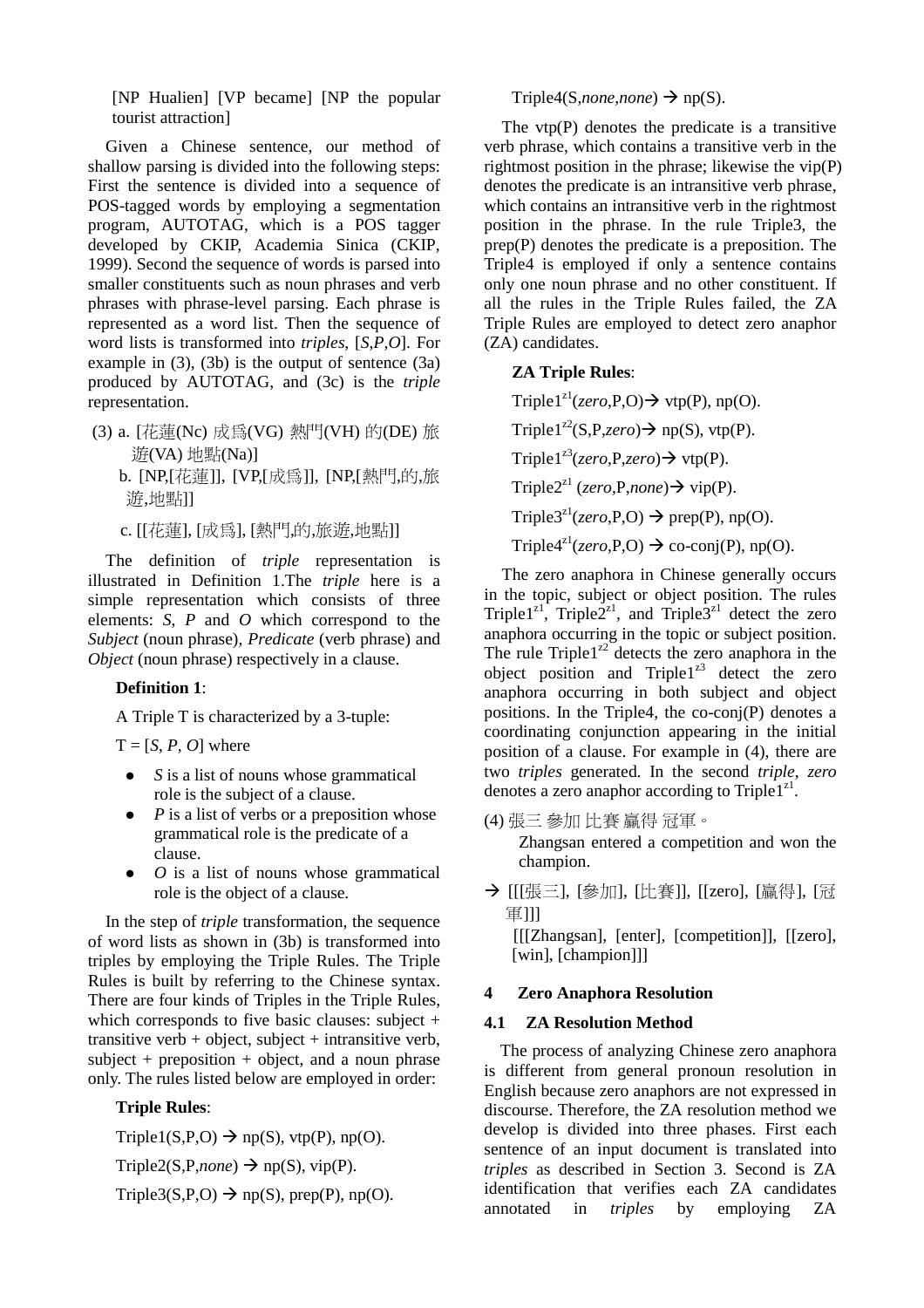identification constraints. Third is antecedent identification that identifies the antecedent of each detected ZA using rules based on the centering model.

In the ZA detection phase, we use the ZA Triple Rules described in the Section 3 to detect omitted cases as ZA candidates denoted by *zero* in *triples*. Table 1 shows some examples corresponding to the ZA Triple Rules.

| $\phi$ 撞到一個人(1b)<br>Triple $1z1$<br>zhuangdao yi ge ren<br>(zero, P, O)<br>(he) bump-to a person<br>(He) bumped into a person.<br>張三 喜歡 〆 嗎<br>Zhangsan xihuan ma<br>Triple $1^{z2}$<br>Zhangsan like (somebody<br>(S, P, zero)<br>or something) $Q^2$<br>Zhangsan<br>like<br>Does<br>(somebody or something)?<br>喜歡 φ<br>$\phi$<br>xihuan<br>Triple $1^{23}$<br>(he) like (somebody<br><b>or</b><br>(zero, P, zero)<br>something)<br>(He) likes (somebody<br><b>or</b><br>something).<br>Ø 去購物了<br>Triple $2^{z}$ <sup>1</sup><br>qu gouwu le<br>(zero, P, none)<br>(he) go shopping ASPECT<br>(He) has gone shopping.<br>Ø 在那邊<br>Triple $3^{z1}$<br>zai nabian |
|-------------------------------------------------------------------------------------------------------------------------------------------------------------------------------------------------------------------------------------------------------------------------------------------------------------------------------------------------------------------------------------------------------------------------------------------------------------------------------------------------------------------------------------------------------------------------------------------------------------------------------------------------------------------|
|                                                                                                                                                                                                                                                                                                                                                                                                                                                                                                                                                                                                                                                                   |
|                                                                                                                                                                                                                                                                                                                                                                                                                                                                                                                                                                                                                                                                   |
|                                                                                                                                                                                                                                                                                                                                                                                                                                                                                                                                                                                                                                                                   |
|                                                                                                                                                                                                                                                                                                                                                                                                                                                                                                                                                                                                                                                                   |
| (zero, P, O)<br>(he) in there<br>(He) is there.                                                                                                                                                                                                                                                                                                                                                                                                                                                                                                                                                                                                                   |
| 〆 跟小朋友 玩<br>gen xiaopengyou wan<br>Triple $4^{z1}$<br>(he) with child play<br>(zero, P, O)<br>(He) is playing with little<br>children.                                                                                                                                                                                                                                                                                                                                                                                                                                                                                                                            |
| Table 1: Examples of zero anaphora<br>After ZA candidates are detected by employing<br>the ZA Triple Rules, the ZA identification<br>constraints are utilized to filter out non-anaphori<br>cases. In the ZA identification constraints, th<br>constraint 1 is employed to exclude the exophora<br>or cataphora <sup>4</sup> which is different from anaphora i                                                                                                                                                                                                                                                                                                   |
| <sup>2</sup> We use a Q to denote a question (ma);<br>ASPECT to denote aspect marker.<br><sup>3</sup> Exophora is reference of an expression directly to<br>an extralinguistic referent and the referent does no<br>require another expression for its interpretation.<br><sup>4</sup> Cataphora arises when a reference is made to a<br>entity mentioned subsequently.                                                                                                                                                                                                                                                                                           |

#### Table 1: Examples of zero anaphora

 $\phi$   $\mathbb{R}$  /  $\mathbb{H}$   $\mathbb{Z}$   $\mathbb{R}$  gen xiaopengy<br>(he) with child pl:<br>(He) is playing<br>children.<br>mples of zero ana<br>tes are detected l<br>ules, the ZA<br>red to filter out n<br>identification con<br>oyed to exclude t<br>is differen After ZA candidates are detected by employing the ZA Triple Rules, the ZA identification constraints are utilized to filter out non-anaphoric cases. In the ZA identification constraints, the constraint 1 is employed to exclude the exophora3 or cataphora4 which is different from anaphora in texts. The constraint 2 includes some cases might be incorrectly detected as zero anaphors, such as passive sentences or inverted sentences (Hu, 1995).

### **ZA identification constraints**

- For each ZA candidate *c* in a discourse:
- 1. *c* can not be in the first utterance in a discourse segment
- 2. ZA does not occur in the following case:
- $NP + bei + NP + VP + c$

 $NP (topic) + NP (subject) + VP + c$ 

In the antecedent identification phase, we employ the concept, 'backward-looking center' of centering model to identify the antecedent of each ZA. First we use noun phrase rules to obtain noun phrases in each utterance, and then the antecedent is identified as the most prominent noun phrase of the preceding utterance (Yeh and Chen, 2001):

### **Antecedent identification rule:**

For each zero anaphor *z* in a discourse segment consisting of utterances *U1*, … , *Um*:

If  $z$  occurs in  $U_i$ , and no zero anaphor occurs in  $U_{i-1}$ 

then choose the noun phrase with the corresponding grammatical role in  $U_{i-1}$  as the antecedent

Else if only one zero anaphor occurs in *Ui-1*

then choose the antecedent of the zero anaphor in  $U_{i-1}$  as the antecedent of z

Else if more than one zero anaphor occurs in  $U_{i-1}$ 

then choose the antecedent of the zero anaphor in  $U_{i-1}$  as the antecedent of z according to grammatical role criteria: *Topic* > *Subject* > *Object* > *Others*



Due to topic-prominence in Chinese (Li and Thompson, 1981), topic is the most salient grammatical role. In general, if the topic is omitted, the subject will be in the initial position of an utterance. If the topic and subject are omitted concurrently, the ZA occurs. Since the antecedent identification rule is corresponding to the concept of centering model.

#### **4.2 ZA Resolution Experiment**

In the experiment of ZA resolution, we use a test corpus which is a collection of 150 news articles contained 998 paragraphs, 4631 utterances, and 40884 Chinese words. By employing the ZA Triple Rules and ZA identification constraints mentioned previously, zero anaphors occur in topic or subject, and object positions can be detected. Because the ZA Triple Rules cover each possible topic or subject, and object omission cases, the result shows that the zero anaphors are over detected and

<sup>2</sup> We use a Q to denote a question (ma); a ASPECT to denote aspect marker.

<sup>3</sup> Exophora is reference of an expression directly to an extralinguistic referent and the referent does not require another expression for its interpretation.

<sup>4</sup> Cataphora arises when a reference is made to an entity mentioned subsequently.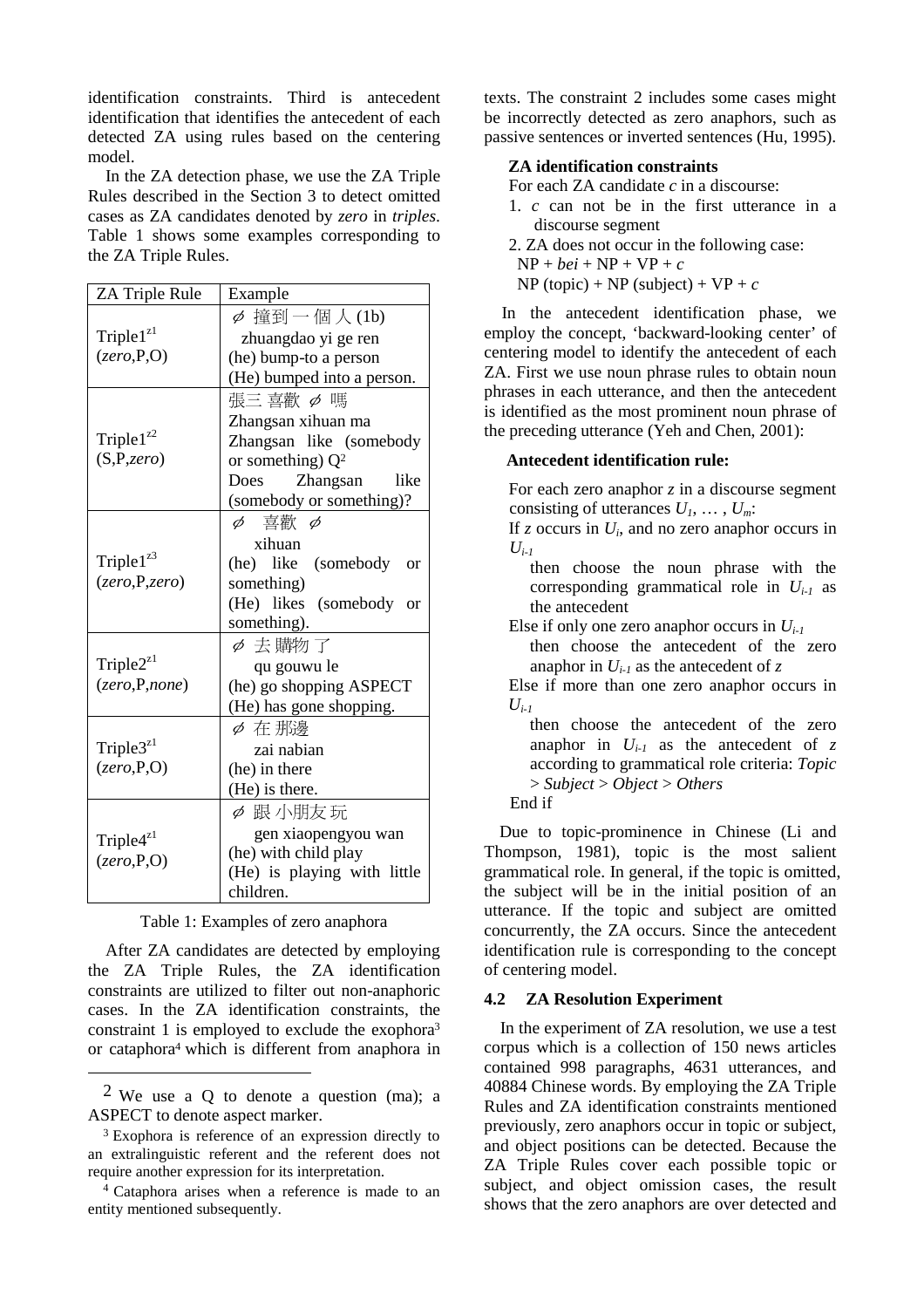the precision rate (PR) is 84% calculated using equation 1.

PR of ZA detection = 
$$
\frac{\text{No. of ZA correctly detected}}{\text{No. of ZA candidates}} \dots (1)
$$

The main errors of ZA detection occur in the experiment when parsing inverted sentences and non-anaphoric cases (e.g. exophora or cataphora) (Hu, 1995; Mitkov, 2002). Cataphora is similar to anaphora, the difference being the direction of the reference. In this paper, we do not deal with the case that the referent of a zero anaphor is in the following utterances, but we can detect about 60% cataphora in the test corpus by employing ZA identification constraint 1.

In the phase of antecedent identification, we take the output of employing the ZA Triple Rules and ZA identification constraints, and further to identify the antecedents of zero anaphors by using antecedent identification rule based on the centering model. For example, in the discourse segment (5), the zero anaphors are detected in the utterances (5b) and (5c). According to the antecedent identification rule, the noun phrase, 基 grammatical role is corresponding to the zero 隆 醫 院 'Kee-lung General Hospital,' whose anaphor  $\phi_i^i$  in (5b) is identified as the antecedent. Subsequently, the antecedent of the zero anaphor  $\phi_2^i$  in (5c) is identified as the antecedent of  $\phi_1^i$  in (5b), 基隆醫院.<br>.

(5) a. 基隆醫院  $^i$ 爲 擴大 服務 範圍,

Jilong yiyuan wei kuoda fuwu fanwei Kee-lung hospital for expand service coverage

Kee-lung*<sup>i</sup>* General Hospital aims to increase service coverage.

 $b.$   $\phi_1'$  積極 提升 醫療 服務 品質 及 標準化,

基隆醫院<sup>:</sup> [爲 擴大 服務 範圍,<br>Jilong yiyuan wei kuoda fuwu fa<br>Kee-lung hospital for expa<br>coverage<br>Kee-lung hospital for expa<br>coverage<br>Kee-lung ig General Hospital aims<br>service coverage.<br> $\phi_1'$  積極 提升 醫療 服務 品質<br>jijji tisheng yiliao 積極 提升 醫療 服務 品質 及 標準化,<br>tisheng yiliao fuwu pinzhi ji biaozhunhua<br>e-lung General Hospital)' active improve<br>lical-treatment service quality and<br>dardization<br>e-lung General Hospital)' actively<br>roves the service quality of medi jiji tisheng yiliao fuwu pinzhi ji biaozhunhua (Kee-lung General Hospital)*<sup>i</sup>* active improve medical-treatment service quality and standardization

(Kee-lung General Hospital)*<sup>i</sup>* actively improves the service quality of medical treatment and standardization.

c. φ<sup>;</sup> 獲 衛生署 認可 為 辦理 外勞體檢醫<br>……

 huo weishengshu renke wei banli wailao tijian yiyuan

(Kee-lung General Hospital)*<sup>i</sup>* obtain Department-of-Health certify to-be handle foreign-laborer physical-examination hospital

(Kee-lung General Hospital)*<sup>i</sup>* is certified by Department of Health as a hospital which

can handle physical examinations of foreign laborers.

The recall rates (RR) and precision rates (PR) of ZA resolution is 70% and 60.3% respectively calculated using equation 2 and equation 3. Errors occur in the phase when a zero anaphor refers to an entity other than the corresponding grammatical role or the antecedent of the zero anaphor in the preceding utterance.

RR of ZA resolution = 
$$
\frac{\text{No. of ant. correctly identified}}{\text{No. of ZA candidates}} \dots (2)
$$
  
PR of ZA resolution =  $\frac{\text{No. of ant. correctly identified}}{\text{No. of ZA occurred in text}} \dots (3)$ 

### **5 Topic Identification**

Topic identification is similar to theme identification in (Rambow, 1993). The theme clearly corresponds to the  $C_b$ : the theme, under a general definition, is what the current utterance is about; what utterances are about provides a link to previous discourse, since otherwise the text would be incoherent. The role of the  $C_b$  is precisely to provide such a link.

In our approach, in addition to the centering model, we further employ the antecedent identification rule to identify the topic. When a ZA occurs in the utterance *Ui*, the antecedent of the ZA is identified as the topic of  $U_i$ . Otherwise, if the transition relation, center shifting, occurs, topic will not be identified as any of the element in the preceding utterance but the element in the current utterance according to grammatical role criteria. The topic identification rule is described below:

### **Topic identification rule:**

For identifying each topic *t* in a discourse segment consisting of utterances *U1*, … , *Um*: If at least one ZA occurs in *Ui*

then refer to grammatical role criteria to choose the antecedent of the ZA as the *t*

Else if no ZA occurs in *Ui*

then refer to grammatical role criteria to choose one element of *Ui* as the *t*

End if

We now take the discourse segment (1) as an example to identify each topic of the utterances (1a) to (1d) by employing the topic identification rule. As illustrated in Table2, the topic of  $(1a)$  is  $\widehat{\mathbb{E}}$   $\widehat{\div}$   $\mathbb{R}$ 'Electronics stocks,' and the topic of (1b) is identified as the antecedent of  $\phi^i$ , 電子股 'Electronics stocks.' Similarly, the topic of (1d) is 證券股 'Securities stocks,' which is the same as the topic of (1c).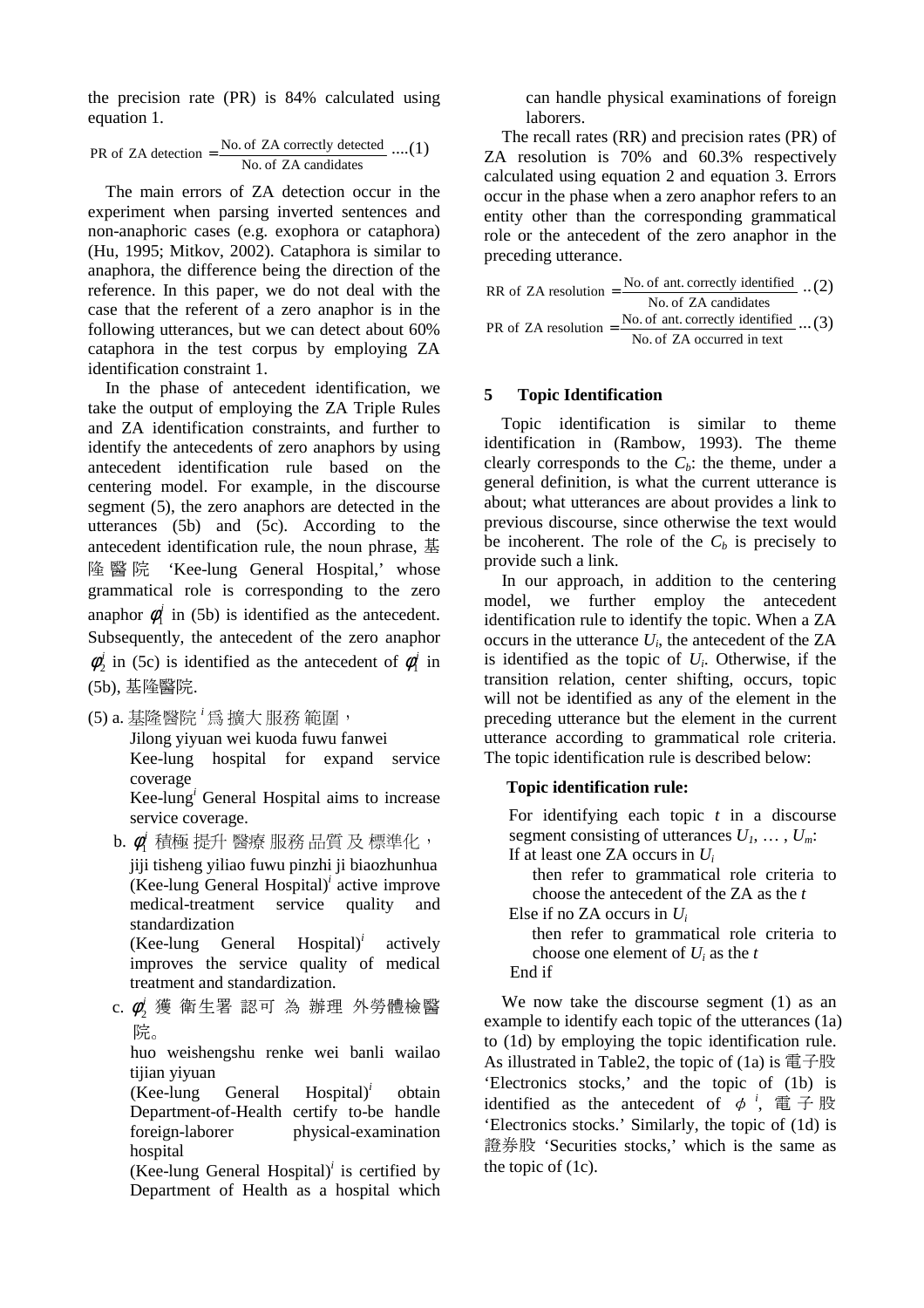| Utterance                                                                                                                                         | Topic       |  |
|---------------------------------------------------------------------------------------------------------------------------------------------------|-------------|--|
| $(1a)$ 電子股 $^i$ 受 美國高科技股                                                                                                                          | 電子股         |  |
| 重挫 影響,                                                                                                                                            | Electronics |  |
| Electronics stocks <sup><math>i</math> were</sup>                                                                                                 | stocks      |  |
| by high-tech<br>affected                                                                                                                          |             |  |
| stocks fallen heavily in                                                                                                                          |             |  |
| America                                                                                                                                           |             |  |
| (1b) $\phi^i$ 持續 下跌。                                                                                                                              | 電子股         |  |
| stocks $)^{i}$<br>(Electronics                                                                                                                    | Electronics |  |
| continued falling down.                                                                                                                           | stocks      |  |
| (1c) 證券股 <sup>j</sup> 也有相對回應,                                                                                                                     | 證券股         |  |
| Securities stocks <sup><i>i</i></sup> also had                                                                                                    | Securities  |  |
| respondence                                                                                                                                       | stocks      |  |
| $(1d)$ φ' 陸續 下殺 至 跌停。                                                                                                                             | 證券股         |  |
| (Securities stocks) $\ell$ fell by                                                                                                                | Securities  |  |
| close one after another                                                                                                                           | stocks      |  |
| Table 2: Examples of zero anaphora                                                                                                                |             |  |
| 6<br><b>Conclusion</b>                                                                                                                            |             |  |
| In this paper, we propose a method of topic<br>identification in Chinese based on the centering<br>model. Based on observations on real texts, wo |             |  |
| found that to identify the topics in Chinese contex<br>is much related to the issue of zero anaphora                                              |             |  |
| resolution. We use a zero anaphora resolution                                                                                                     |             |  |
| method to resolve the problem of ellipsis in                                                                                                      |             |  |
| Chinese text. The zero anaphora resolution method                                                                                                 |             |  |
| works on the output of a part-of-speech tagger and                                                                                                |             |  |
| employs a shallow parsing instead of a complex                                                                                                    |             |  |
| parsing to resolve zero anaphors in Chinese text                                                                                                  |             |  |
| Due to time limit, we have not applied the result o                                                                                               |             |  |
| topic identification to applications for evaluation                                                                                               |             |  |

Table 2: Examples of zero anaphora

#### **6 Conclusion**

Due to time limit, we have not applied the result of topic identification to applications for evaluation. dectronics<br>time falling<br>tectronics<br>time dialing<br>curities stock<br>pondence<br>pondence<br>curities stock<br>pondence<br>ecurities stock<br>ecurities stock<br>asseme after able 2: Examp<br>clusion<br>paper, we paper, we paper, we paper, we paper, w 證券股<sup>*j*</sup><br>*gioral definition definition defined as a set of idea of idea or Table 2<br>
<b>Conclusion Table 2<br> Conclusion defined by a shade that to i defined that to idea that to idea that to idea that to idea that to ide*  $\frac{1}{13}$   $\frac{1}{13}$   $\frac{1}{13}$   $\frac{1}{13}$   $\frac{1}{13}$   $\frac{1}{13}$   $\frac{1}{13}$   $\frac{1}{13}$   $\frac{1}{13}$   $\frac{1}{13}$   $\frac{1}{13}$   $\frac{1}{13}$   $\frac{1}{13}$   $\frac{1}{13}$   $\frac{1}{13}$   $\frac{1}{16}$   $\frac{1}{16}$   $\frac{1}{16}$   $\frac{1}{16}$   $\frac{1}{16}$  the Securiti<br>Securiti<br>stocks<br>Securiti<br>stocks<br>aphora<br>aphora<br>aphora<br>et de real text<br>of a c<br>of a c<br>of a c<br>of a c<br>of a c<br>of a c<br>of a c<br>of a c<br>of a c<br>of a c<br>of a c<br>of a c<br>of a c<br>of a c<br>of a c<br>of a c<br>of a c<br>of a c<br>a d<br>a d<br>a d<br>a  $\frac{1}{1000}$  +  $\frac{1}{1000}$  +  $\frac{1}{1000}$  =  $\frac{1}{1000}$  =  $\frac{1}{1000}$  =  $\frac{1}{1000}$  =  $\frac{1}{1000}$  =  $\frac{1}{1000}$  =  $\frac{1}{1000}$  =  $\frac{1}{1000}$  =  $\frac{1}{1000}$  =  $\frac{1}{1000}$  =  $\frac{1}{1000}$  =  $\frac{1}{1000}$  =  $\frac{1}{1000}$ Examples and Securiti<br>Securiti stocks<br>aphora<br>aphora<br>thod of the ceal text<br>calculus care of elliption<br>of a computed the r<br>for evaluation, and<br>alculus and devel<br>cation, and<br>KIP, Accomputed ranging prog In this paper, we propose a method of topic identification in Chinese based on the centering model. Based on observations on real texts, we found that to identify the topics in Chinese context is much related to the issue of zero anaphora resolution. We use a zero anaphora resolution method to resolve the problem of ellipsis in Chinese text. The zero anaphora resolution method works on the output of a part-of-speech tagger and employs a shallow parsing instead of a complex parsing to resolve zero anaphors in Chinese text. We will further continue improving the accuracy of zero anaphora resolution and develop the applications based on topic identification, such as information extraction/retrieval and text categorization.

#### **7 Acknowledgements**

We give our special thanks to CKIP, Academia Sinica for making great efforts in computational linguistics and sharing the Autotag program to academic research.

#### **References**

- Abney, Steven. 1996. Tagging and Partial Parsing. In: Ken Church, Steve Young, and Gerrit Bloothooft (eds.), *Corpus-Based Methods in Language and Speech*. An ELSNET volume. Kluwer Academic Publishers, Dordrecht.
- Aone, Chinatsu and Bennett, Scott William. 1995. Evaluating automated and manual acquisition of

anaphora resolution strategies. In *Proceedings of the 33rd Annual Meeting of the ACL*, Santa Cruz, CA, pages 122–129.

- Baldwin B. 1997. CogNIAC: high precision coreference with limited knowledge and linguistic resources. ACL/EACL workshop on Operational factors in practical, robust anaphor resolution.
- CKIP. 1999. 中文自動斷詞系統 Version 1.0 (Autotag), *http://godel.iis.sinica.edu.tw/CKIP/*, Academia Sinica.
- Connoly, Dennis, John D. Burger & David S. Day. 1994. A Machine learning approach to anaphoric reference. *Proceedings of the International Conference on New Methods in Language Processing*, 255-261, Manchester, United Kingdom.
- Eleni Miltsakaki. 1999. Locating Topics in Text Processing. In *Proceedings of CLIN '99*.
- 中文自動圖<br>
<br>
中文自動圖系統 Version 1.0<br>
http://godel.iis.sinica.edu.tw/CKIP/,<br>
inica.<br>
<br>
iis, John D. Burger & David S. Day.<br>
Machine learning approach to<br>
reference. Proceedings of the<br>
ll Conference on New Methods in<br>
Processing, Ferrández, A., Palomar, Manuel and Moreno, Lidia. 1998. Anaphor Resolution in Unrestricted Texts with Partial Parsing. *Proceedings of the 18th International Conference on Computational Linguistics (COLING'98)/ACL'98 Conference*, pages 385-391. Montreal, Canada.
- Ge, Niyu, Hale, John and Charniak, Eugene. 1998. A statistical approach to anaphora resolution. In *Proceedings of the Sixth Workshop on Very Large Corpora*, pages 161 –170.
- Grosz, B. J. and Sidner, C. L.. 1986. Attention, intentions, and the structure of discourse. *Computational Linguistics,* No 3 Vol 12, pp. 175-204.
- Grosz, B. J., Joshi, A. K. and Weinstein, S. 1995. Centering: A Framework for Modeling the Local Coherence of Discourse. *Computational Linguistics,* 21(2), pp. 203-225.
- Hu, Wenze. 1995. *Functional Perspectives and Chinese Word Order*. Ph. D. dissertation, The Ohio State University.
- Kennedy, Christopher and Branimir Boguraev. 1996. Anaphora for everyone: pronominal anaphora resolution without a parser. *Proceedings of the 16th International Conference on Computational Linguistics (COLING'96)*, 113-118. Copenhagen, Denmark.
- Lappin, S. and Leass, H. 1994. An algorithm for pronominal anaphor resolution. *Computational Linguistics*, 20(4).